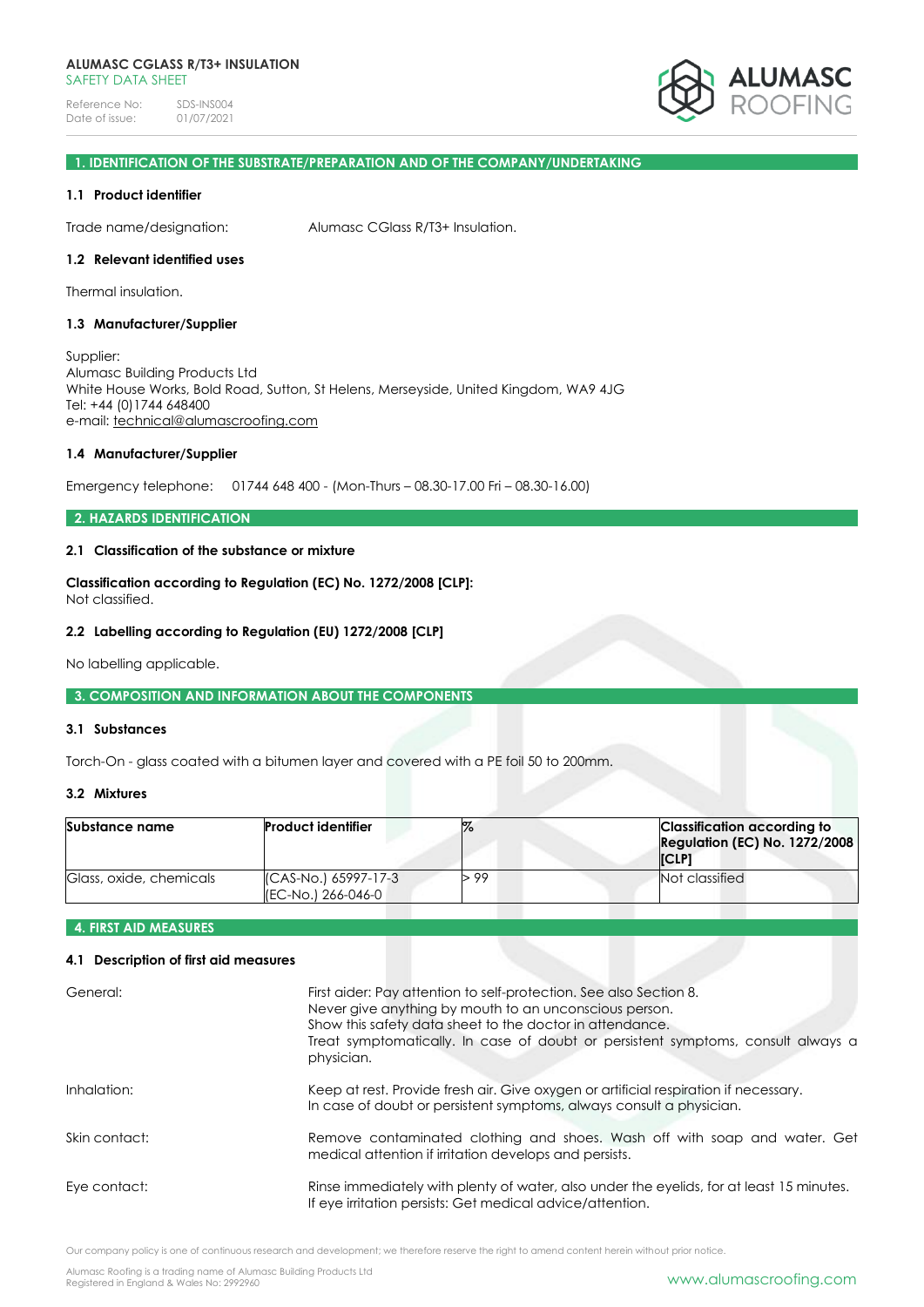Reference No: SDS-INS004<br>Date of issue: 01/07/2021 Date of issue:



Ingestion: Do NOT induce vomiting. Rinse with water. Get medical advice/attention if you feel unwell.

# **4.2 Most important symptoms and effects, both acute and delayed**

| Inhalation:                        | No adverse effects are expected. May be irritating.                   |
|------------------------------------|-----------------------------------------------------------------------|
| Skin contact:                      | No adverse effects are expected. May be irritating.                   |
| Eye contact:                       | May be irritating.                                                    |
| Symptoms/injuries after ingestion: | May cause gastrointestinal irritation, nausea, vomiting and diarrhea. |

### **5. FIRE-FIGHTING MEASSURES**

### **5.1 Extinguishing media**

### **Suitable extinguishing media:**

Water spray, alcohol resistant foam, carbon dioxide, dry extinguishingpowder.

# **Extinguishing media which must not be used for safety reasons:**

Strong water jet.

## **5.2 Special hazards arising from the substance or mixture**

The product itself does not burn. Not combustible. Class A1 (EU No. L267/23 dd. 19/10/1996).

## **5.3 Advice for fire-fighters**

Special protective equipment for firefighters. In case of fire: Wear self-contained breathing apparatus. Use water spray or fog for cooling exposed containers. Evacuate personnel to a safe area. Provide adequate ventilation. Do not allow run-off from fire-fighting to enter drains or water courses. Dispose of waste in accordance with environmental legislation.

### **6. ACCIDENTIAL RELEASE MEASURES**

### **6.1 Personal precautions, protective equipment and emergency procedures**

### **For non-emergency personnel:**

Provide adequate ventilation. Use personal protective equipment as required. Concerning personal protective equipment to use, see Section 8. Stop leak if safe to do so. Avoid contact with eyes. Do not breathe vapours/dust.

### **For emergency personnel:**

Ensure procedures and training for emergency decontamination and disposal are in place. Use personal protective equipment as required. Concerning personal protective equipment to use, see Section 8.

### **6.2 Environmental Precautions**

Do not allow to enter into surface water or drains.

### **6.3 Methods and material for containment and cleaning up**

Provide adequate ventilation. Stop leak if safe to do so. Keep in suitable, closed containers for disposal. Dispose of contaminated materials in accordance with current regulations.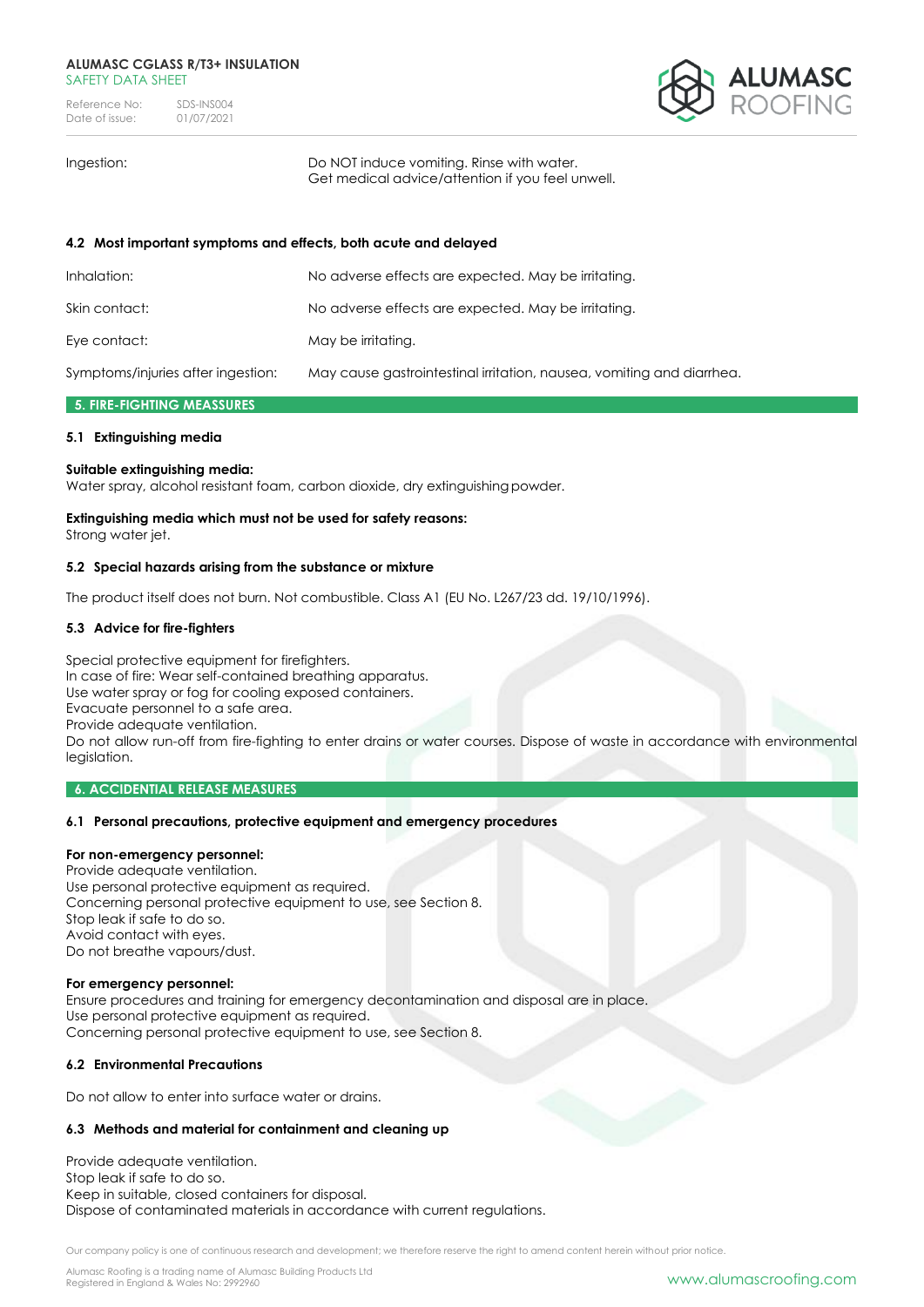Reference No: SDS-INS004<br>Date of issue: 01/07/2021 Date of issue:



# **6.4 Reference to other sections**

See Sections 8 & 13.

### **7. HANDLING AND STORAGE**

## **7.1 Precautions for safe handling**

Provide adequate ventilation. Use personal protective equipment as required. Concerning personal protective equipment to use, see Section 8. Avoid dustformation. Avoid contact with eyes. Do not breathe vapours/dust. Ensure equipment is adequately grounded.

#### **Hygiene measures:**

Keep good industrial hygiene. Wash hands and face before breaks and immediately after handling of the product. When using do not eat, drink or smoke. Take off contaminated clothing.

# **7.2 Conditions for safe storage, including any incompatibilities**

Keep container tightly closed in a cool, well-ventilated place. Keep only in the original container. Keep away from heat, hot surfaces, sparks, open flames and other ignition sources. No smoking.

### **7.3 Specific end uses(s)**

Not applicable.

# **8. EXPOSURE CONTROLS/PERSONAL PROTECTION**

### **8.1 Control parameters**

| Glass, oxide, chemicals (65997-17-3) |                                                                                                                                                                                                                                                                                                                                                                                                                                     |                                                                                  |  |
|--------------------------------------|-------------------------------------------------------------------------------------------------------------------------------------------------------------------------------------------------------------------------------------------------------------------------------------------------------------------------------------------------------------------------------------------------------------------------------------|----------------------------------------------------------------------------------|--|
| <b>Belgium</b>                       | Limit value (mg/m <sup>3</sup> )                                                                                                                                                                                                                                                                                                                                                                                                    | 10 mg/m <sup>3</sup> (dust and fiber)                                            |  |
| DNEL:<br>PNEC:                       | Not required.<br>Not required.                                                                                                                                                                                                                                                                                                                                                                                                      |                                                                                  |  |
| Additional information:              |                                                                                                                                                                                                                                                                                                                                                                                                                                     | Personal air monitoring: Room air monitoring. Recommended monitoring procedures. |  |
| 8.2 Exposure controls                |                                                                                                                                                                                                                                                                                                                                                                                                                                     |                                                                                  |  |
| Engineering measure(s):              | Provide adequate ventilation. Eye wash bottle with pure water. Organisational<br>measures to prevent /limit releases, dispersion and exposure. See also Section 7.                                                                                                                                                                                                                                                                  |                                                                                  |  |
| Personal protective equipment:       | and amount of the dangerous substance at the specific workplace.                                                                                                                                                                                                                                                                                                                                                                    | The type of protective equipment must be selected according to the concentration |  |
| Hand protection:                     | Protective gloves (EN374). The selection of specific gloves for a specific application and<br>time of use in a working area, should also take into account other factors on the working<br>space, such as (but not limited to): other chemicals that are possibly used, physical<br>requirements (protection against cutting/drilling, skill, thermal protection), and the<br>instructions/specification of the supplier of gloves. |                                                                                  |  |
| Eye protection:                      | Safety glasses with side-shields (EN 166).                                                                                                                                                                                                                                                                                                                                                                                          |                                                                                  |  |
| Body protection:                     | Use personal protective equipment as required.                                                                                                                                                                                                                                                                                                                                                                                      |                                                                                  |  |
| Respiratory protection:              | Not required for normal conditions of use. Effective dust mask.                                                                                                                                                                                                                                                                                                                                                                     |                                                                                  |  |

Our company policy is one of continuous research and development; we therefore reserve the right to amend content herein without prior notice.

Alumasc Roofing is a trading name of Alumasc Building Products Ltd Alumasc kooling is a traaing name of Alumasc Bullaing Products Ltd<br>Registered in England & Wales No: 2992960 [www.alumascroofing.com](http://www.alumascroofing.com/)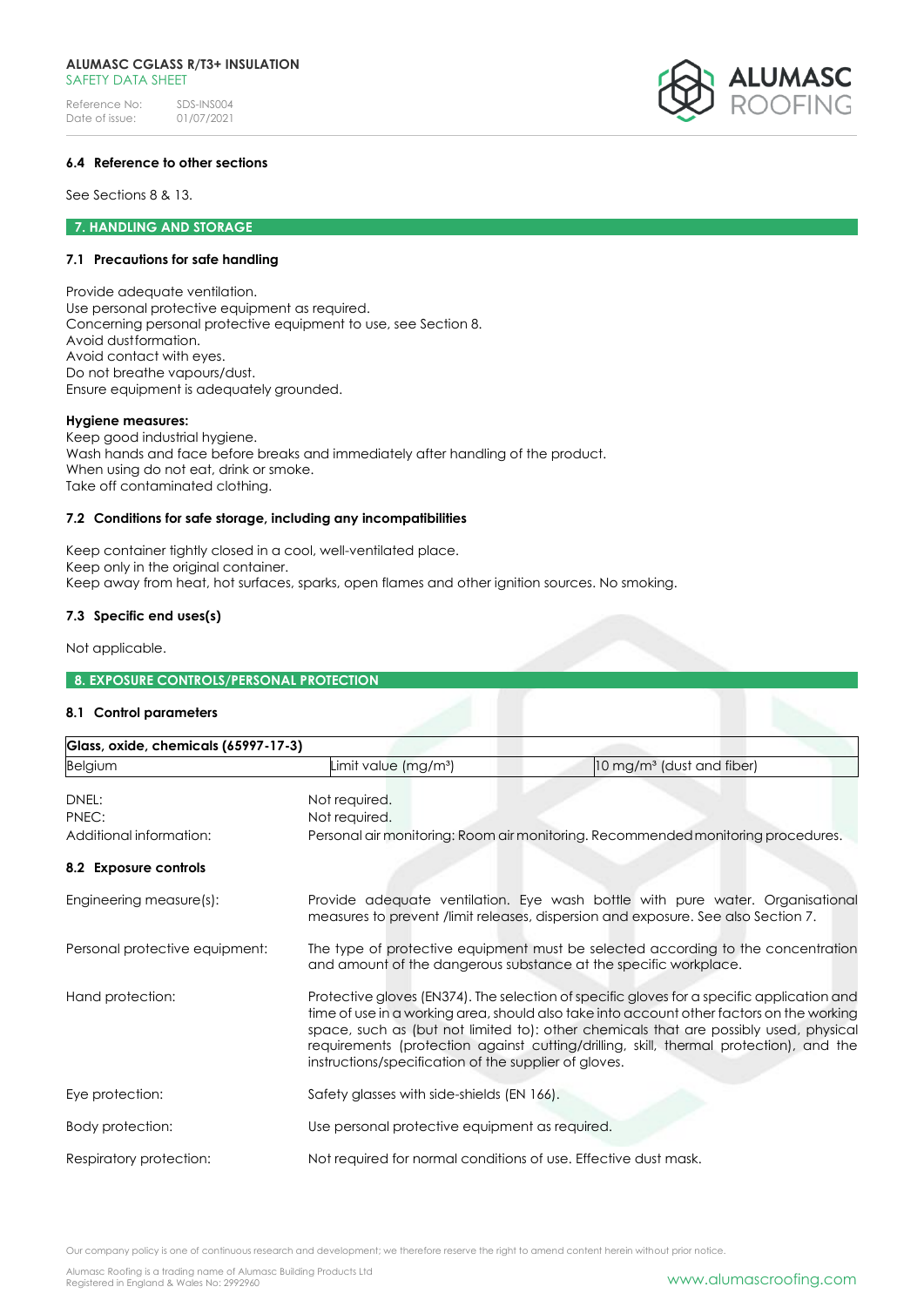Reference No: SDS-INS004<br>Date of issue: 01/07/2021 Date of issue:



Thermal hazard protection: Not required for normal conditions of use.

No data available.

Water: insoluble.

present in the molecule.

associated with explosive properties.

Environmental exposure controls: Avoid release to the environment. Comply with applicable environmental protection legislation.

there are no chemical groups associated with explosive properties

because there are no chemical groups present in the molecule which are

# **9. PHYSICAL AND CHEMICAL PROPERTIES**

# **9.1 Information on basic physical and chemical properties**

Physical state: Solid Appearance: Solid. Color: Gray / black. Odor: None / slight.<br>
Odor threshold: No data avai pH: No data available. Relative evaporation rate (butyl acetate=1): No data available. Melting / freezing point:<br>
Freezing point:<br>
No data available.<br>
No data available. Freezing point: Initial boiling point and boiling range: No data available. Flash point: Not applicable. Auto-ignition temperature: No data available. Decomposition temperature: No data available. Flammability (solid, gas): Not combustible. Vapor pressure:  $\blacksquare$ Vapor density:  $\blacksquare$ Relative density: No data available. Specific gravity / density: 100 - 200 kg/m<sup>3</sup> (DIN 13167). Solubility: Insoluble.

Partition coefficient n-octanol/water: No data available. Kinematic viscosity: No data available. Dynamic viscosity: No data available. Explosive properties: Not applicable. The study does not need to be conducted because

Oxidizing properties: Not applicable. The classification procedure needs not to be applied

Explosion limits: No data available.

### **9.2 Other information**

No additional information available.

### **10. STABILITY AND REACTIVITY**

# **10.1 Reactivity**

See Section 10.5.

## **10.2 Chemical stability**

Stable at ambient temperature and under normal conditions of use.

### **10.3 Possibility of hazardous reactions**

None known.

### **10.4 Conditions to avoid**

No information available. Also see Section 7.

### **10.5 Incompatible materials**

No information available. Also see Section 7.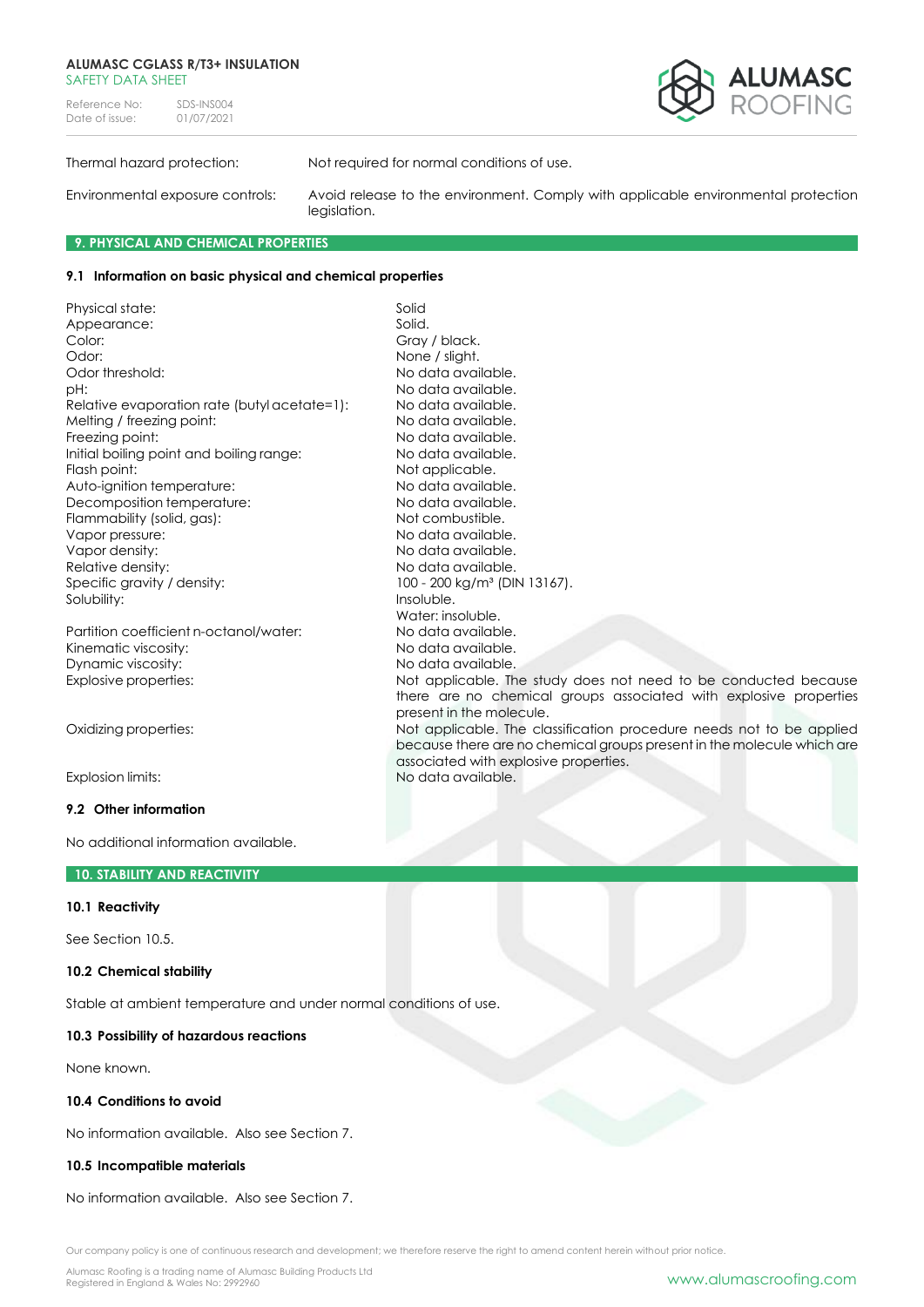Reference No: SDS-INS004<br>Date of issue: 01/07/2021 Date of issue:



### **10.6 Hazardous decomposition products**

None known.

## **11. TOXICOLOGICAL INFORMATION**

# **11.1 Information on toxicological effects**

| Not classified (based on available data, the classification criteria are not met).    |
|---------------------------------------------------------------------------------------|
| Not classified (based on available data, the classification criteria are not met).    |
| Not classified (based on available data, the classification criteria are not met).    |
| Not classified (based on available data, the classification criteria are not met).    |
| Not classified (based on available data, the classification criteria are not met).    |
| Not classified (based on available data, the classification criteria are not met).    |
| Not classified (based on available data, the classification criteria are not met).    |
|                                                                                       |
| Not classified (based on available data, the classification criteria are not met).    |
| Not classified (based on available data, the classification criteria are not met).    |
| Symptoms related to the physical, chemical & toxicological characteristics: Reference |
|                                                                                       |

### **12. ECOLOGICAL INFORMATION**

#### **12.1 Toxicity**

Ecological injuries are not known or expected under normal use.

#### **12.2 Persistence and degradability**

No data available.

### **12.3 Bioaccumulation potential**

No additional information available.

# **12.4 Mobility in soil**

No additional information available.

# **12.5 Results of PBT and vPvB assessment**

No additional information available.

### **12.6 Other adverse effects**

No additional information available.

### **13. DISPOSAL CONSIDERATIONS**

### **13.1 Waste treatment methods**

| Product/packaging disposal recommendations:                        | Handle with care. Safe handling: see Section 7.<br>Refer to manufacturer/ supplier for information on recovery/recycling.<br>Dispose of contaminated materials in accordance with current<br>regulations. |  |  |
|--------------------------------------------------------------------|-----------------------------------------------------------------------------------------------------------------------------------------------------------------------------------------------------------|--|--|
| Additional information:                                            | Delivery to an approved waste disposal company.                                                                                                                                                           |  |  |
| Further ecological information:                                    | Do not allow to enter into surface water or drains.                                                                                                                                                       |  |  |
| European waste catalogue<br>(2001/573/EC, 75/442/EEC, 91/689/EEC): | Waste codes should be assigned by the user, preferably in discussion<br>with the waste disposal authorities.                                                                                              |  |  |

Our company policy is one of continuous research and development; we therefore reserve the right to amend content herein without prior notice.

Alumasc Roofing is a trading name of Alumasc Building Products Ltd